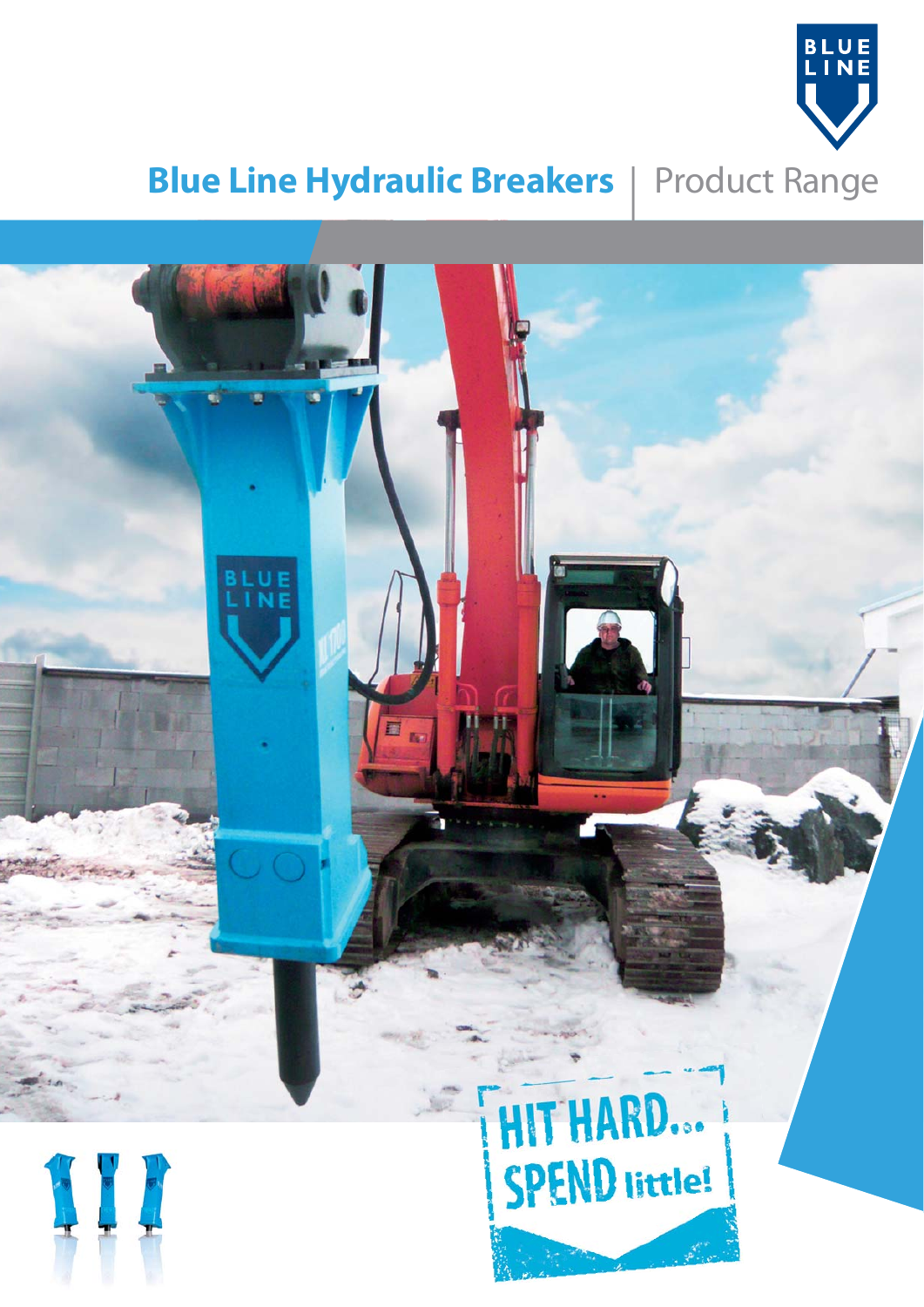# **Blue Line®: New technology breaks new grounds!**



Blue Line breakers are reliable: their unique design comes from European patented technology and their main components are made in Europe.



#### **BLUE LINE, A TROUBLE-FREE BREAKER…**

… no compromise on quality. Best steel quality is the basis, then comes the high manufacturing accuracy with the main components made in Europe. Finally the complete product is assembled and tested in our high tech European facilities. Quality means reliability and durability: Blue Line breakers deliver long hours of rock-breaking… and give you peace of mind.

#### **BLUE LINE, A BREAKER THAT HITS HARD...**

- ... using a technology that ensures a maximized efficiency:
- Perfect mastering of machining tolerances that increase the breaker's efficiency.
- **The patented main valve controls the piston movement in order to increase** the striking power.
- The energy recovery system increases the striking power using the energy generated by the piston rebound. This system allows an automatic increase of the breaker's frequency when used on hard materials (no need for manual adjustments).

Efficiency means hitting hard and fast: Blue Line breakers break up all kinds of rocks, even the hardest ones, with maximum power and speed.

#### **BLUE LINE, A BREAKER THAT PROTECTS THE EXCAVATOR…**

- … no risks for the hydraulic circuit or the main structure.
- The pressure peaks are reduced by the patented design, this prevents damage to pumps and welding cracks due to transmitted stress waves…
- The suspension system, in the housing version, extends the excavator boom life by absorbing harmful vibrations (High frequency vibrations can be critical for the excavator boom).

No bad surprises or hidden cost, Blue Line breakers operate without damage to the excavator… you save on maintenance costs: your assets are well protected.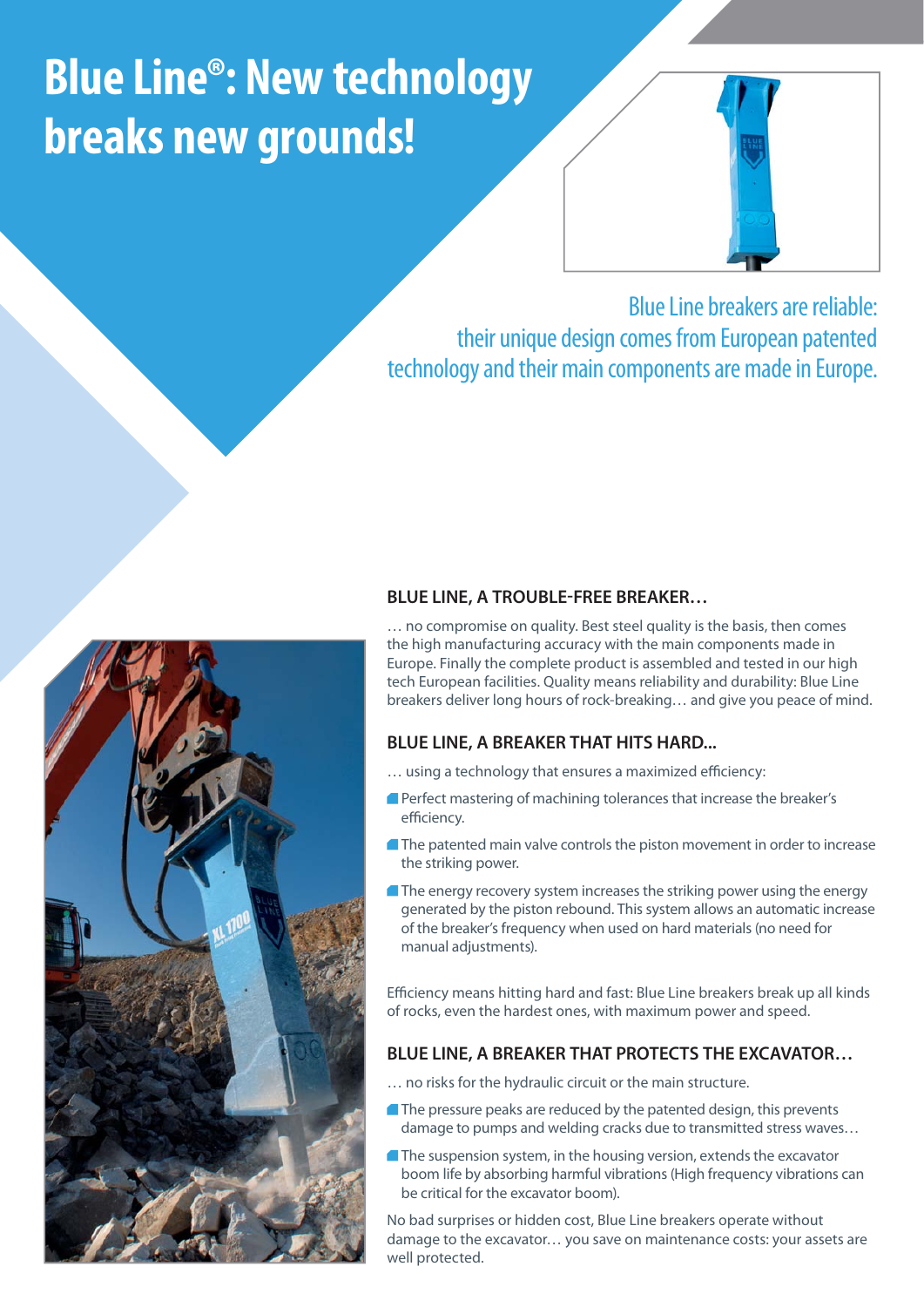### **BLUE LINE® : HIT HARD… SPEND LITTLE!**

You run and grow your business: day after day you take care of delivering the best job to your customers. And most important: you keep all costs under control…

For you, a breaker must be a tool that breaks up the rocks… without breaking your piggy bank! Now with Blue Line, you have the advantage of doing a good job at little expense.

Blue Line puts quality first: Low cost is reached because of a basic robust design, without frills… only the essential is kept : you pay only for rock breaking, nothing else!

#### **WHAT IS THE MEANING OF « BLANK FIRING » ?**



**When the breaker operates in normal conditions the tool is in contact with the rock and strikes.**



**Then the rock breaks… There is no resistance under the tool… all the energy remains trapped inside the breaker… as a famous scientist said: "nothing is lost, nothing is created, everything is transformed". An operator often continues to operate when the rock is broken… this is**  called "blank firing".

#### **SO… WHAT HAPPENS?**

On classical breakers, with the lack of appropriate protection, internal parts can knock against each other… reducing the breaker's life span or even destroying the breaker's components, creating pressure peaks and stress waves that reach and gradually damage the excavator.

In the XL breaker design, Blue Line has considered that it is important to use the maximum part of energy to break the material and ot to destroy the breaker or the excavator. That's why all XL breakers include, as standard, patented technology that provides protection against blank firing.

The Blue Line blank firing protection dampens the breaker strike to avoid the destruction of internal parts. Even the most skilled operator can make mistakes… why would you want to have to pay for that? Blue Line patented technology means reliability and durability for your breaker and your excavator, even with blank firing!